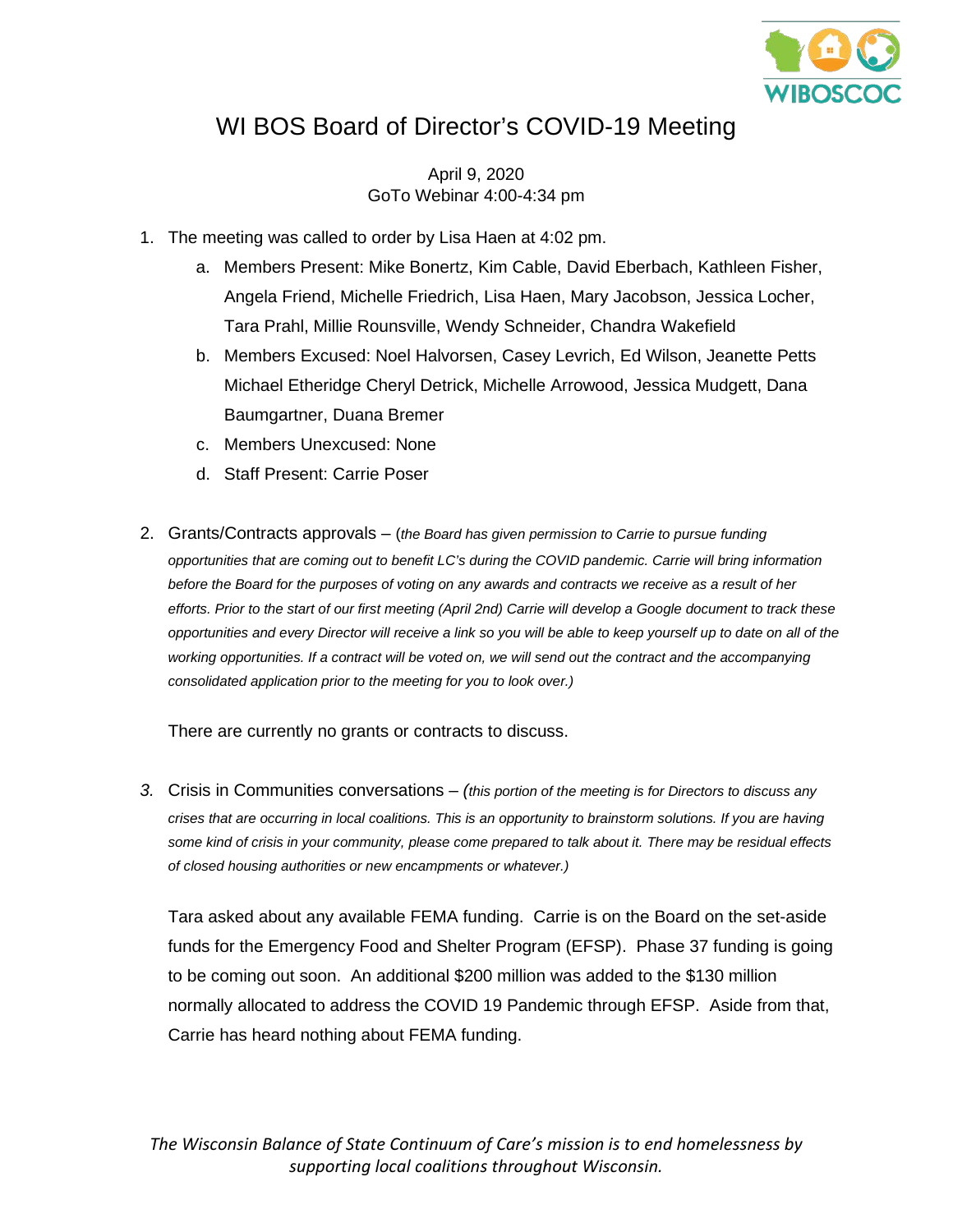

- *4.* Outside noise *(Carrie will report on national news related to homeless services. I.E. HUD, or DHS, or the crisis calls she is on daily with FEMA & United Way, or others.)*
	- a) Call with HUD, DEHCR, and the CoCs including Mike Basford
		- Release of waivers & clarification of ESG waiver request (must come from the state)
		- Likely will not see moratorium on cooperatives
		- Part of the Governor's ask was to waive the unemployment 1 week waiting requirement. Seems like legislature agrees. We will see.
		- Issue of WHEDA closing to new vouchers is still a problem and on the table
		- Looking into food stamp issue there were federal requirements placed on food stamps by the Trump administration (drug testing and work req) – unclear if they apply to this expanded funding
		- No HOME funds at this point, no expansion of TBRA
	- b) Call with DHS and American Red Cross
		- Starting on Friday, I will be focusing efforts on COVID 19 contacts to collect information. This info goes to the Governor's office, Interagency Council, FEMA, DHS, etc.
		- DHS has been getting asked about need and were trying to figure out how they were going to assess it. I will be their point of contact.
		- There is an "ask form" I will include in Friday's email for communities to fill out. It is about the current need, not stock piling supplies. No guarantee.
		- It will also include tracking the number of people who are unsheltered vs. sheltered vs in housing that have tested positive to COVID 19.

c) CARES Act ESG money

- Different way of allocating the funds what do you need? Rather than "you have 200,000 how will you spend it"
- Bring new people to the table
- ESG requirements remain everything except match and habitability for shelters. We are hoping that habitability requirement for ESG was an oversight in HUD's waivers and will be coming out with HUD's next set of waivers.
- Plan for 6 months. It might be 1 year. But look at it as 2 different situations current crisis vs. future crisis
- d) Question from Kim With the timeline ending so soon what happens if you do not spend the allocated money by 9/30. DECHR is currently looking at need first then they will do an allocation based that need. There is an understanding that the crisis will not resolve in six months. There will be two waves initial grant out requests for the current crisis then future crisis.